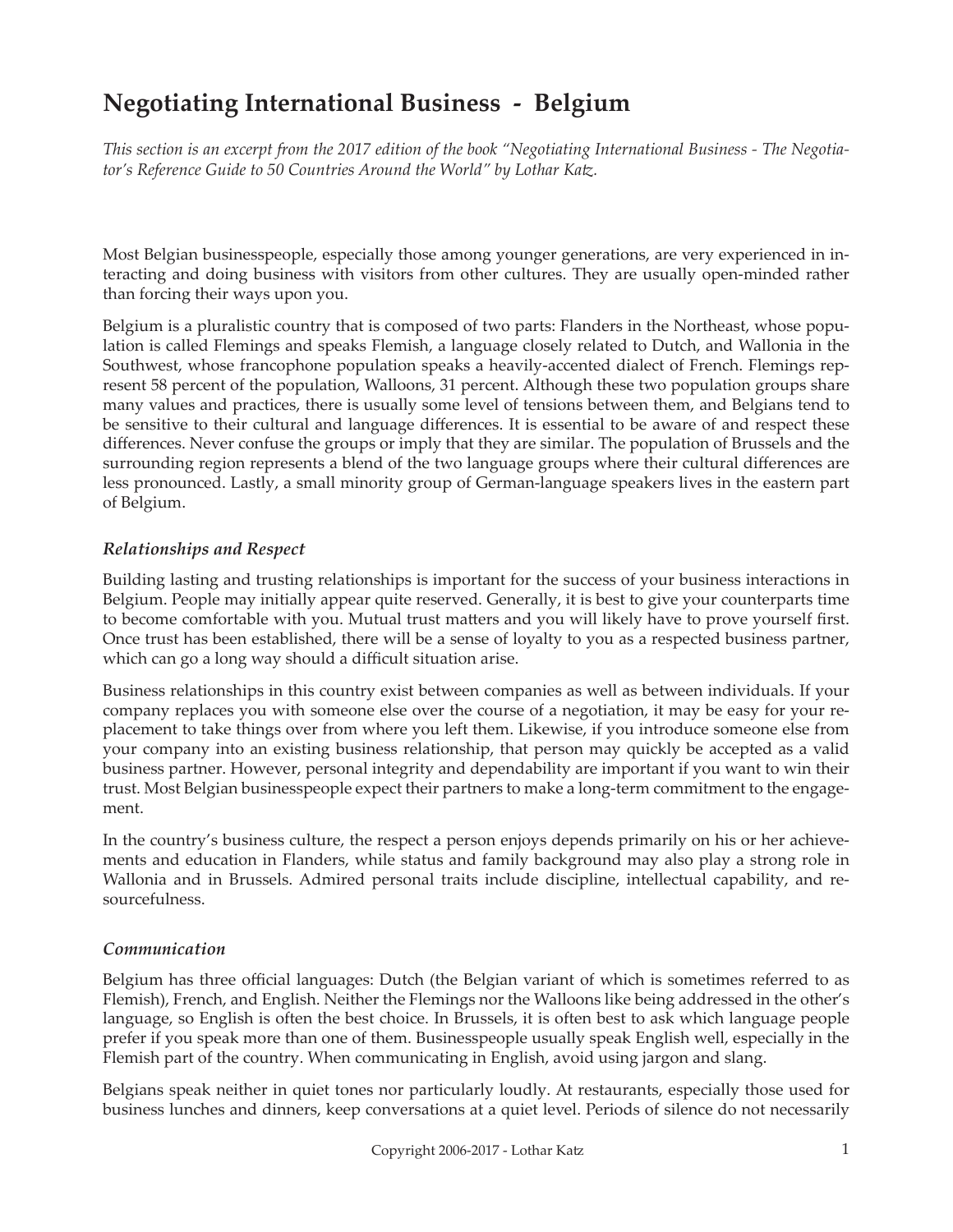convey a negative message. High levels of emotion are rarely shown in public, and self-control is seen as a virtue in Belgium. Flemings generally converse while standing around three feet apart, while Walloons may get a bit closer.

Levels of directness in communication vary in this country. Whereas francophone Belgians tend to be formal and somewhat indirect, Flemings tend to be more informal and direct, though not as much as their Dutch neighbors. While most Belgians prefer subtlety to overt directness, you may hear a straight 'no' if someone dislikes a request or proposal.

Belgians use body language and gestures sparingly. They may make some physical contact, such as a backslap which only happens between close friends, but there is usually not a lot of it. The American *OK* sign, with thumb and index finger forming a circle, could be read as an obscene gesture in Belgium. The thumbs-up gesture is positive as it signals approval. Eye contact should be frequent, almost to the point of staring, as this conveys sincerity and helps build trust.

## *Initial Contacts and Meetings*

Having a local contact can be an advantage, especially with Walloons, but is usually not a necessary precondition to doing business. Negotiations in Belgium may be conducted by individuals or teams of negotiators.

Scheduling meetings in advance is required. However, you can sometimes do this on short notice if the parties had previous business interactions. Agreeing on an agenda upfront can be useful. It will usually be followed. Belgians generally expect foreign visitors to be punctual. Avoid being more than 15 minutes late, and call ahead if you will be.

Names are usually given in the order of first name, family name. With a Fleming, use *Mr./ Ms.* plus the person's family name. With a Walloon, use *Monsieur/ Madame* plus the person's family name. Only close friends call each other by their first names. Introductions are accompanied by light handshakes. Men should wait for women to initiate handshakes.

The exchange of business cards is standard practice when meeting someone for the first time. However, it is less of a ritual in Belgium than elsewhere. Almost all businesspeople read English, so there is no need to have your card translated. If you do, never present a Fleming with a card in French or a Walloon with a Flemish-language card. It is usually best to show doctorate degrees on your card and make sure that it clearly states your professional title, especially if you have the seniority to make decisions. However, your Belgian counterparts may not use any titles and degrees, and it can be hard to figure out who of the people you are meeting hold the most senior positions. When presenting your card, smile and keep eye contact, then take a few moments to look at the card you received.

Meetings either start with a few minutes of 'small talk' or get right down to business. One's private life has no place in meetings, and personal comments should be avoided. Business is a serious matter in Belgium, and meetings can be quite formal. However, humor is generally appreciated as long as it does not get too cynical or sarcastic. While the primary purpose of the first meeting is to become acquainted, the discussion will mostly focus on business topics. Belgians prefer meetings to be free of interruptions. Accepting phone calls or leaving a meeting for other inessential reasons is viewed with irritation as it may be taken as a sign of disrespect.

Presentation materials should be attractive, with good and clear visuals. Keep your presentation clear and concise. Belgians are generally suspicious of hype and exaggerations and may respond negatively to an aggressive sales approach that might be effective in other countries, such as the United States. Know your topic well, and use logical arguments and concrete examples to back up your proposals. Having your English-language handout materials translated to Flemish is not required, but it is advisable to have French translations when presenting in Wallonia.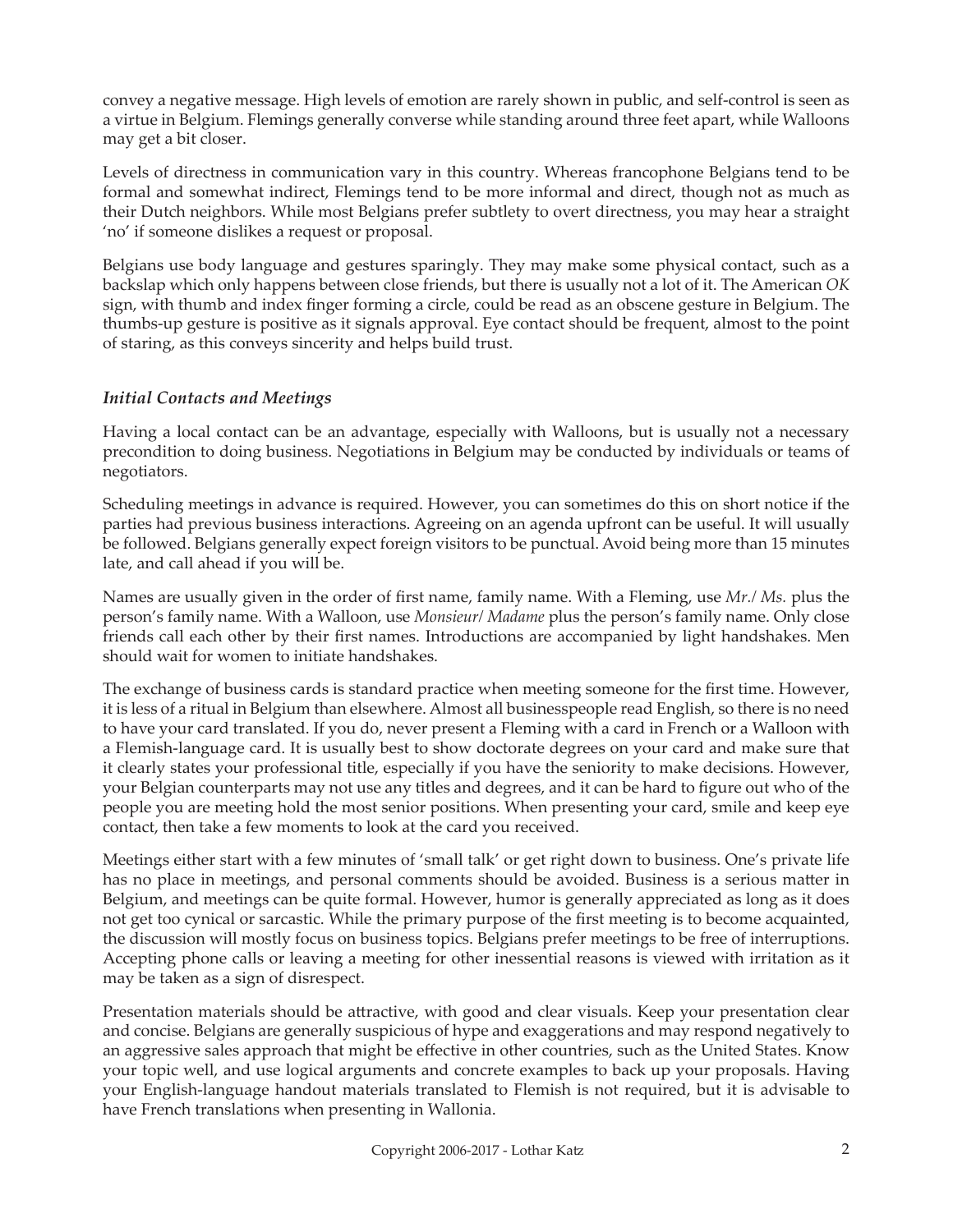### *Negotiation*

**Attitudes and Styles –** To Belgians, negotiating is usually a joint problem-solving process. While the buyer is in a superior position, both sides in a business deal own the responsibility to reach agreement. They may focus equally on near-term and long-term benefits. The primary negotiation style is cooperative and people may be open to compromising if viewed helpful in order to move the negotiation forward. Since Belgians believe in the concept of win-win, they expect you to reciprocate their respect and trust. It is strongly advisable to avoid open confrontation and to remain calm, friendly, patient, and persistent.

Should a dispute arise at any stage of a negotiation, you may be able to reach resolution by focusing on logical reasoning and facts while remaining open and constructive.

**Sharing of Information –** Belgian negotiators could spend considerable time gathering information and discussing details before the bargaining stage of a negotiation begins. They usually share at least some information and rarely take it negatively if you ask about sensitive details, even if they may not want to answer. An exception is asking someone about salary, which the person could view as downright offensive.

**Pace of Negotiation –** Negotiations can be relatively fast in this country. However, Belgians often follow a methodical and carefully planned approach in preparing for the negotiation and gathering information. Aspects of your proposals could be scrutinized repeatedly.

Belgians, especially the Flemings, generally prefer a monochronic work style. They are used to pursuing actions and goals systematically, and they dislike interruptions or digressions. When negotiating, they often work their way down a list of objectives in sequential order, bargaining for each item separately, and may be unwilling to revisit aspects that have already been agreed upon. They might have little tolerance for more polychronic counterparts challenging this approach, which they view as systematic and effective. This rigid style can be difficult to tolerate for negotiators from highly polychronic cultures, such as most Asians, Arabs, some Southern Europeans, or most Latin Americans, who could view it as closed-minded and overly restrictive. In any case, do not show irritation or anger when encountering this behavior. Instead, be willing to bargain over some items individually. Otherwise, clearly indicate that your agreement is conditional and contingent on other items. Walloons, on the other hand, tend to work in a more polychronic style that has some similarity with that of the French.

**Bargaining –** Most Belgians are used to bargaining but dislike haggling. However, they can be tough negotiators and may be masters at finding common ground. The bargaining stage of a negotiation can take substantial time. Prices rarely move by more than 20 to 30 percent between initial offers and final agreement. Belgians usually show flexibility and 'common sense.' They are determined to find solutions both sides can live with and are often receptive to 'outside' ideas. Most aspects of the deal will be open to discussion. Focus your arguments on concrete facts and information. Exaggerated claims or bragging will not help your position.

Belgians often prefer a straightforward negotiation style. They use deceptive techniques only infrequently, such as telling lies and sending fake non-verbal messages, pretending to be disinterested in the whole deal or in single concessions, misrepresenting an item's value, or making false demands and concessions. Do not take such tactics personally and refrain from lying at or grossly misleading your counterparts, as doing so could damage business relationships. Carefully orchestrated, 'good cop, bad cop' can be an effective tactic to use in your own negotiation approach. Belgians may claim limited authority, stating that they have to ask for their manager's approval. This could be a tactic or the truth.

Negotiators in the country may use pressure techniques that include opening with their best offer, showing intransigence, or making final offers. When using similar tactics yourself, clearly explain your offer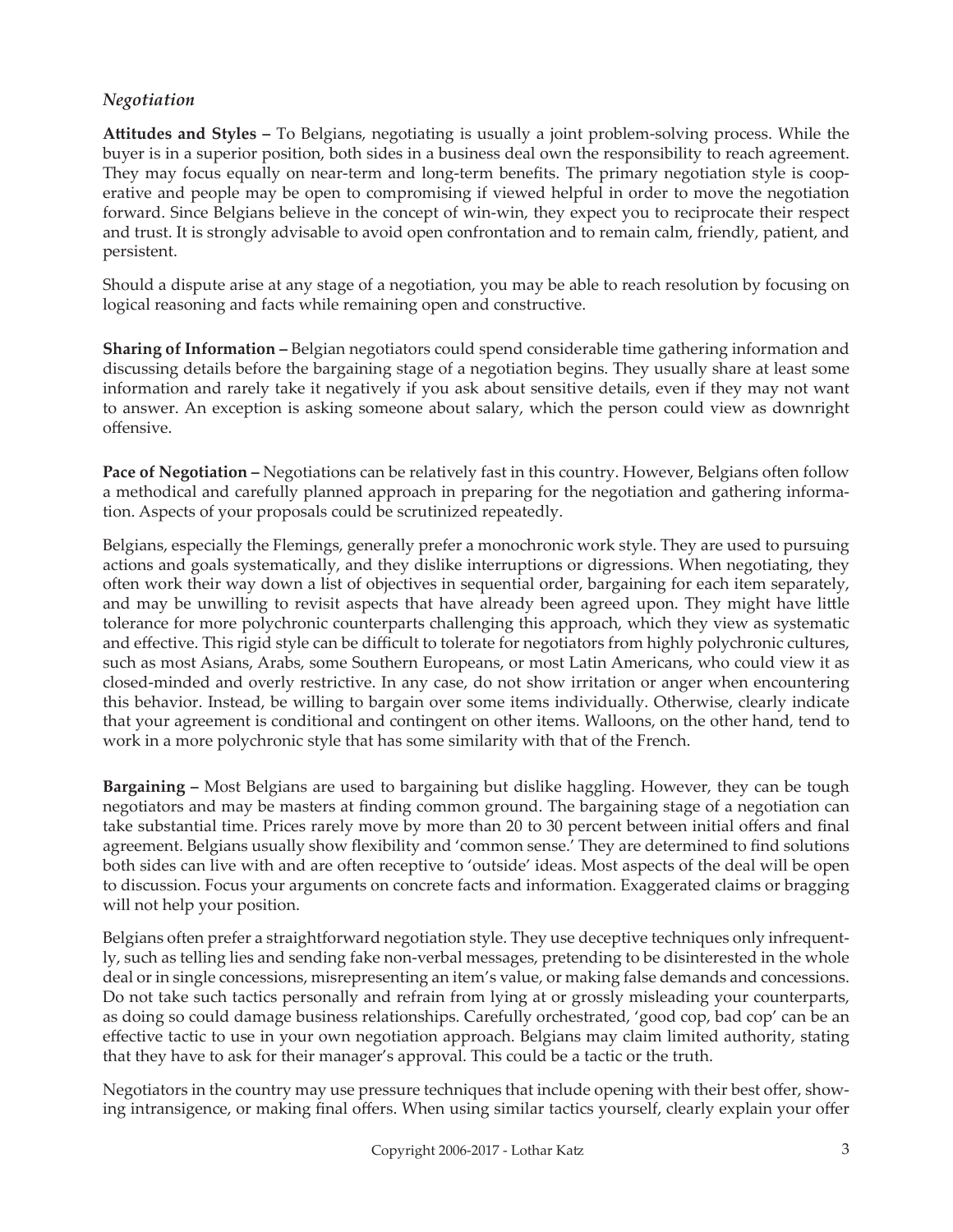and avoid being aggressive. Silence could simply be a part of the conversation, although it may also signal rejection of a proposal. Be careful when using pressure tactics such as applying time pressure, making expiring offers, or nibbling. Your counterparts could consider these inappropriate unless they are strongly interested in your offer and clearly understand the rationale behind the approach. Otherwise, while the negotiation is not necessarily over, it may become less constructive.

Avoid all aggressive tactics when negotiating with Belgians. They will not shy away from open confrontation if challenged, but this is almost guaranteed to deteriorate rather than strengthen your bargaining position. Opening with an extreme offer may be viewed as an unfriendly act. It is best to open with one that is already in the ballpark of what you really expect.

Emotional negotiation techniques, such as attitudinal bargaining, sending dual messages, attempting to make you feel guilty, or grimacing, may occasionally be employed. It is best to remain calm. Do not use appeals to personal relationships unless you have very strong ones with your negotiation counterparts.

Belgian businesspeople may employ defensive tactics such as changing the subject, blocking, asking probing or direct questions, making promises, or keeping an inflexible position.

Corruption and bribery are rare in Belgium, though not completely unheard of. Both legally and ethically, it is advisable to stay away from giving gifts of significant value or making offers that could be read as bribery.

**Decision Making –** Flemish companies are usually not overly hierarchical. In Flanders, decision making is a consensus-oriented process during which many who are affected may get opportunities to voice their opinion. While senior managers are usually the ones making decisions, they will consider the best interest of the group or organization. They may sometimes delegate their authority to lower levels in the hierarchy. This process can take a long time and requires patience. It is important to win the support of people at all organizational levels who are involved in the negotiation, rather than focusing on upper management only. Once a decision has been made, it may be very difficult to change.

In the Wallonian part of Belgium, companies tend to be more hierarchical and decisions are usually made at the top of the organization. While the decision maker will still consider the best interest of the group or organization, he or she might not consult with others. Accordingly, it is important to identify and win the support of the final decision maker. Decision making is still slow with this group.

When making decisions, Flemish businesspeople may apply universal principles rather than considering the specific situation, while Walloons tend to look at each situation as a unique problem. With both, personal feelings and experiences often weigh more strongly than empirical evidence, logical arguments, and objective facts do. Belgians are often uneasy with change and reluctant to take risks. If you expect them to support a risky decision, you may need to find ways for them to become comfortable with it first, for instance by explaining contingency plans, outlining areas of additional support, or by offering guarantees and warranties.

### *Agreements and Contracts*

Capturing and exchanging meeting summaries can be an effective way to verify understanding and commitments. Although interim agreements are usually kept, do not consider them final. Only a final contract signed by both parties constitutes a binding agreement.

Written contracts tend to be lengthy. They often spell out detailed terms and conditions for the core agreements as well as for many eventualities. Signing the contract is important not only from a legal perspective, but also as a strong confirmation of your Belgian partners' commitment.